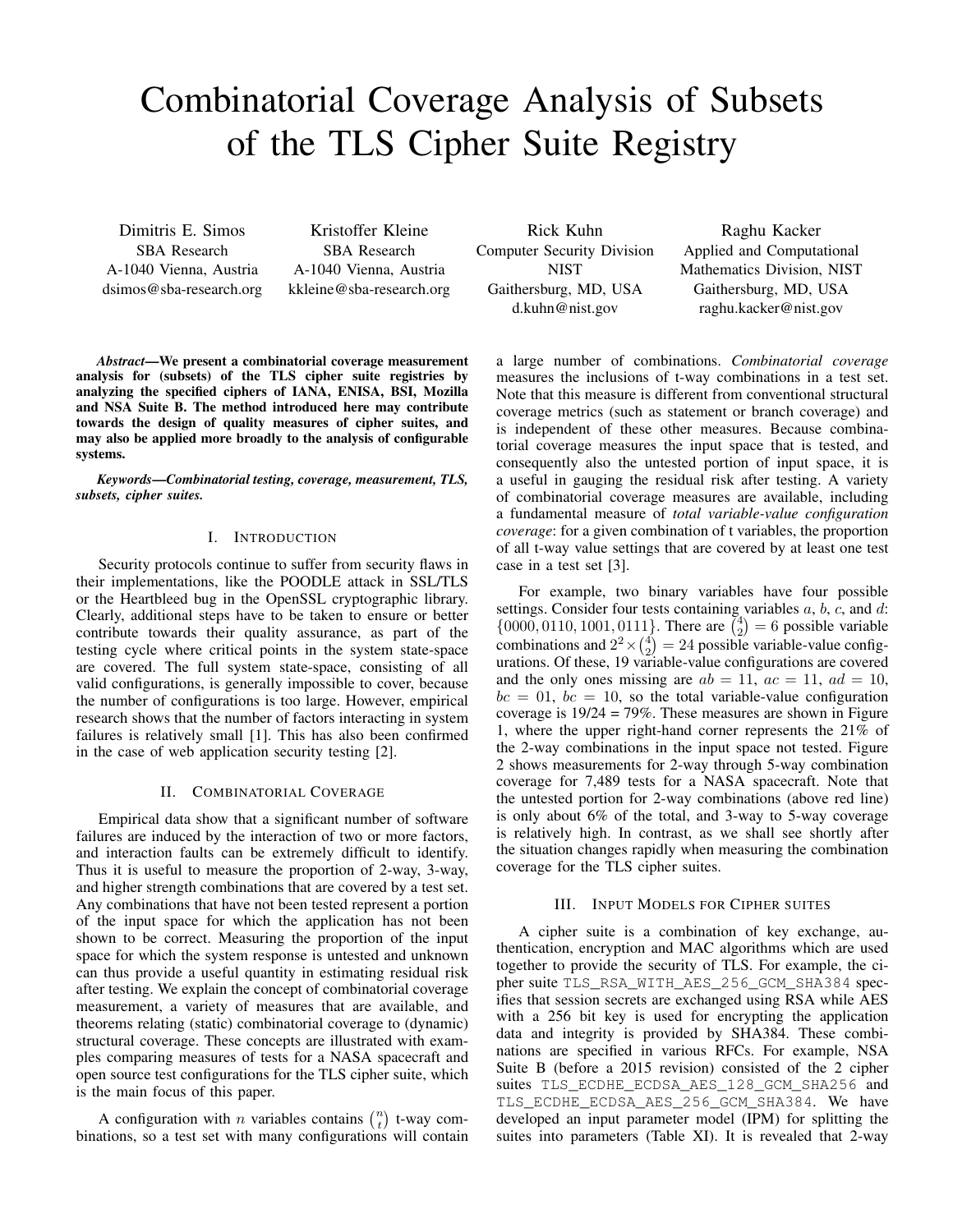



Fig. 2: Measured combinatorial coverage for 7,489 tests.

coverage is achieved for all pairs of parameters except for the parameter pair (Key size, MAC) where the tuples (256, SHA256) and (128, SHA384) are missing.

In addition, we have performed a comparison of the specified cipher suites of IANA, ENISA, BSI, Mozilla and NSA Suite B and our measurement results are given in Table XII. Note that TLS is used only as an illustration of the analysis method, because complex constraints embedded in the TLS code of different implementations have not been included.

For example, if encryption is selected as NULL in the IANA cipher suites, then the key length must be zero and the mode must be NULL as well. Similarly, when the AES key size is 128 bits in NSA suite B, then the hash function must be SHA-256 with 128-bit collision resistance to match the security strength; and when different curves are used with ECDHE\_ECDSA, key lengths must be changed. The figures in Table XII can therefore be considered *upper bounds rather than exact sizes of the configuration spaces*. A complete analysis including specific TLS constraints can be considered in a future paper.

#### *A. IANA*

The Internet Assigned Numbers Authority (IANA) records all cipher suites which have been specified for TLS (versions 1.0, 1.1 and 1.2) and each cipher suite is assigned a unique identifier  $(2$ -byte value).<sup>1</sup> The whole cipher suite list contains 317 cipher suites which are omitted for space reasons, but we

| <b>KEX</b>            | Enc             | Key size | Mode        | Hash            |
|-----------------------|-----------------|----------|-------------|-----------------|
| <b>NULL</b>           | <b>NULL</b>     | $\Omega$ | <b>NULL</b> | <b>NULL</b>     |
| <b>RSA</b>            | RC4             | 40       | CBC         | MD <sub>5</sub> |
| <b>RSA EXPORT</b>     | RC2             | 56       | EDE CBC     | <b>SHA</b>      |
| DH DSS EXPORT         | <b>IDEA</b>     | 128      | <b>GCM</b>  | <b>SHA256</b>   |
| DH DSS                | <b>DES</b>      | 168      | <b>CCM</b>  | <b>SHA384</b>   |
| <b>DH RSA EXPORT</b>  | 3DES            | 256      | CCM 8       |                 |
| DH RSA                | AES             |          |             |                 |
| DHE_DSS_EXPORT        | <b>CAMELLIA</b> |          |             |                 |
| DHE DSS               | <b>SEED</b>     |          |             |                 |
| <b>DHE RSA EXPORT</b> | ARIA            |          |             |                 |
| <b>DHE RSA</b>        |                 |          |             |                 |
| DH anon EXPORT        |                 |          |             |                 |
| DH anon               |                 |          |             |                 |
| KRB5                  |                 |          |             |                 |
| <b>KRB5 EXPORT</b>    |                 |          |             |                 |
| <b>PSK</b>            |                 |          |             |                 |
| <b>DHE PSK</b>        |                 |          |             |                 |
| <b>RSA PSK</b>        |                 |          |             |                 |
| <b>ECDH ECDSA</b>     |                 |          |             |                 |
| <b>ECDHE ECDSA</b>    |                 |          |             |                 |
| <b>ECDH RSA</b>       |                 |          |             |                 |
| <b>ECDHE RSA</b>      |                 |          |             |                 |
| ECDH anon             |                 |          |             |                 |
| <b>SRP SHA</b>        |                 |          |             |                 |
| <b>SRP SHA RSA</b>    |                 |          |             |                 |
| SRP SHA DSS           |                 |          |             |                 |
| <b>ECDHE PSK</b>      |                 |          |             |                 |
| PSK DHE               |                 |          |             |                 |





Fig. 3: Coverage IANA

give the resulting IPM in Table I. In the context of this paper, we consider a cipher suite list as a test set.

- *1) Key length constraints:*
- For each encryption algorithm one constraint for allowed key sizes (e.g. AES  $\Rightarrow$  key size = 128 or 256)
- Only necessary for IANA model since the other subsets don't allow for invalid combinations

## *B. ENISA*

The following recommendation is issued by the ENISA (European Union Agency for Network and Information Security). The recommendation notes that none of the available key exchange mechanisms are particularly favorable for future use (long term) as no proof of security exists, but recommends (EC)DHE together with RSA, DSS or ECDSA for legacy use as this provides forward secrecy  $2$ . See Table II for the whole list of cipher suites.

<sup>1</sup>https://www.iana.org/assignments/tls-parameters/tls-parameters.xhtml# tls-parameters-4

<sup>2</sup>https://www.enisa.europa.eu/activities/identity-and-trust/library/ deliverables/study-on-cryptographic-protocols/at%5fdownload/fullReport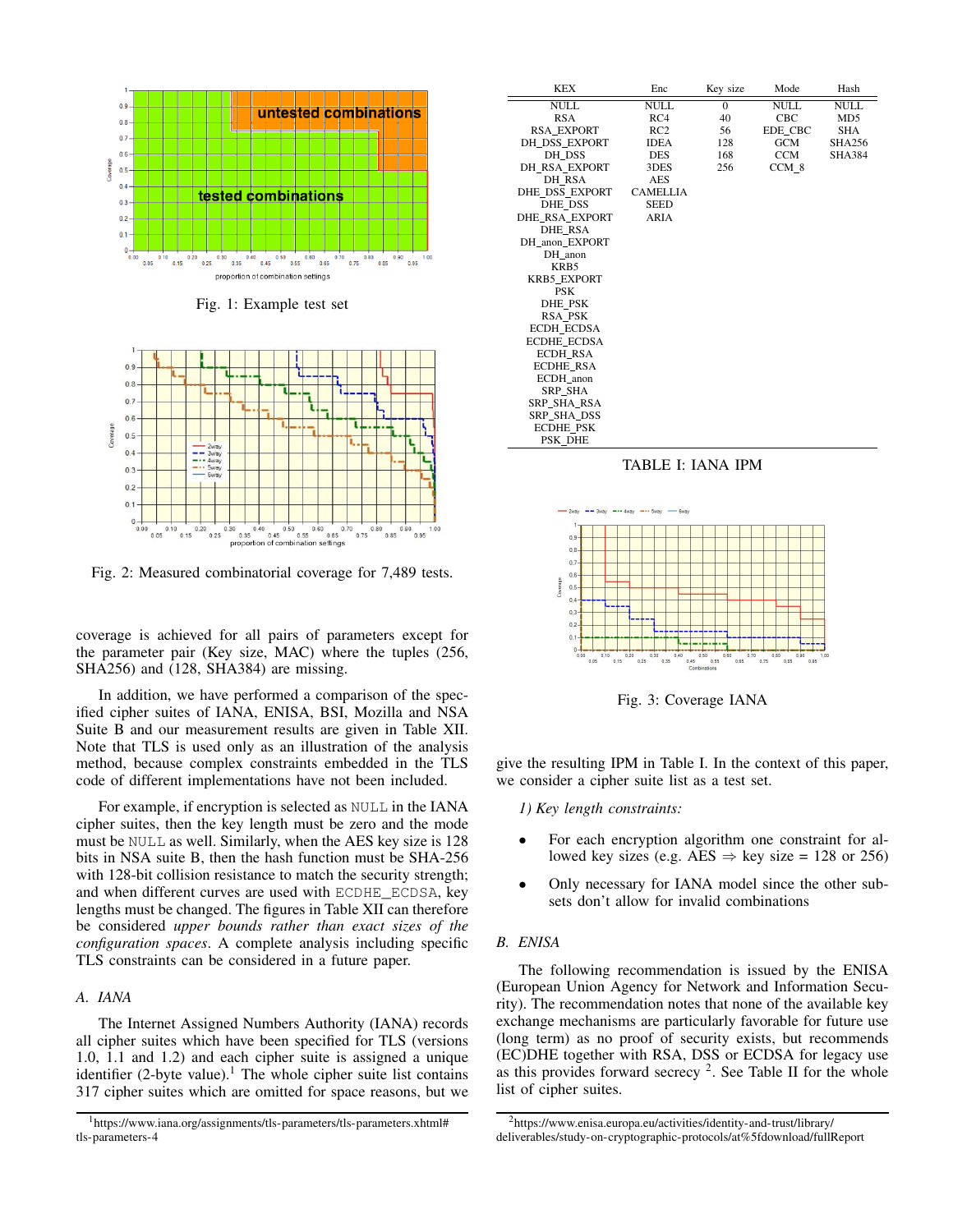| <b>KEX</b>         | Enc             | Key size | Mode             | Hash          |
|--------------------|-----------------|----------|------------------|---------------|
| DHE DSS            | <b>CAMELLIA</b> | 128      | <b>GCM</b>       | <b>SHA256</b> |
| <b>DHE DSS</b>     | <b>AES</b>      | 128      | GCM              | SHA256        |
| <b>DHE DSS</b>     | <b>CAMELLIA</b> | 256      | GCM              | <b>SHA384</b> |
| <b>DHE DSS</b>     | <b>AES</b>      | 256      | GCM              | <b>SHA384</b> |
| <b>DHE RSA</b>     | <b>CAMELLIA</b> | 128      | GCM              | <b>SHA256</b> |
| <b>ECDHE RSA</b>   | <b>CAMELLIA</b> | 128      | GCM              | <b>SHA256</b> |
| DHE RSA            | <b>AES</b>      | 128      | GCM              | <b>SHA256</b> |
| <b>ECDHE RSA</b>   | AES             | 128      | GCM              | SHA256        |
| <b>DHE RSA</b>     | <b>CAMELLIA</b> | 256      | GCM              | <b>SHA384</b> |
| <b>ECDHE RSA</b>   | <b>CAMELLIA</b> | 256      | GCM              | <b>SHA384</b> |
| DHE RSA            | <b>AES</b>      | 256      | <b>GCM</b>       | <b>SHA384</b> |
| <b>ECDHE RSA</b>   | <b>AES</b>      | 256      | GCM              | <b>SHA384</b> |
| <b>DHE RSA</b>     | <b>AES</b>      | 128      | $\overline{CCM}$ | <b>SHA256</b> |
| <b>DHE RSA</b>     | <b>AES</b>      | 128      | CCM 8            | SHA256        |
| <b>DHE RSA</b>     | <b>AES</b>      | 256      | <b>CCM</b>       | <b>SHA256</b> |
| <b>DHE RSA</b>     | <b>AES</b>      | 256      | CCM 8            | <b>SHA256</b> |
| <b>ECDHE ECDSA</b> | <b>CAMELLIA</b> | 128      | <b>GCM</b>       | <b>SHA256</b> |
| <b>ECDHE ECDSA</b> | <b>AES</b>      | 128      | <b>GCM</b>       | <b>SHA256</b> |
| <b>ECDHE ECDSA</b> | <b>CAMELLIA</b> | 256      | GCM              | <b>SHA384</b> |
| <b>ECDHE ECDSA</b> | <b>AES</b>      | 256      | <b>GCM</b>       | <b>SHA384</b> |
| <b>ECDHE ECDSA</b> | AES             | 128      | $\overline{CCM}$ | <b>SHA256</b> |
| <b>ECDHE ECDSA</b> | AES             | 128      | $CCM$ 8          | <b>SHA256</b> |
| <b>ECDHE ECDSA</b> | <b>AES</b>      | 256      | <b>CCM</b>       | <b>SHA256</b> |
| <b>ECDHE ECDSA</b> | <b>AES</b>      | 256      | CCM 8            | SHA256        |

TABLE II: ENISA recommended cipher suites

| <b>KEX</b>         | Enc             | Kev size | Mode       | Hash          |
|--------------------|-----------------|----------|------------|---------------|
| <b>ECDHE ECDSA</b> | <b>AES</b>      | 128      | <b>GCM</b> | SHA256        |
| <b>ECDHE RSA</b>   | <b>CAMELLIA</b> | 256      | <b>CCM</b> | <b>SHA384</b> |
| DHE RSA            |                 |          | CCM 8      |               |
| DHE DSS            |                 |          |            |               |

## TABLE III: ENISA IPM

## *C. BSI*

The BSI, a German Federal Agency responsible for computer and network security, gives out recommendations for cipher suites it considers secure to use. See table IV for a full list of these cipher suites.<sup>3</sup>

## *D. Mozilla*

Mozilla recommends specific cipher suites for server side TLS as a guideline for helping system administrators harden the configuration of servers, most notably webservers <sup>4</sup>. We analysed the recommended cipher list for modern compatibility. See table VI for a full list of cipher suites.

3https://www.bsi.bund.de/SharedDocs/Downloads/DE/BSI/Publikationen/ TechnischeRichtlinien/TR02102/BSI-TR-02102-2.pdf?%5f%5fblob=<br>publicationFile&v=1

<sup>4</sup>https://wiki.mozilla.org/Security/Server\_Side\_TLS



| <b>KEX</b>         | Enc        | Key size | Mode             | Hash                       |
|--------------------|------------|----------|------------------|----------------------------|
| <b>ECDHE ECDSA</b> | <b>AES</b> | 128      | CEC              | <b>SHA256</b>              |
| <b>ECDHE ECDSA</b> | <b>AES</b> | 256      | <b>CBC</b>       | <b>SHA384</b>              |
| <b>ECDHE ECDSA</b> | AES        | 128      | <b>GCM</b>       | <b>SHA256</b>              |
| <b>ECDHE ECDSA</b> | AES        | 256      | GCM              | <b>SHA384</b>              |
| <b>ECDHE RSA</b>   | <b>AES</b> | 128      | <b>CBC</b>       | $\overline{\text{SHA256}}$ |
| <b>ECDHE RSA</b>   | <b>AES</b> | 256      | <b>CBC</b>       | <b>SHA384</b>              |
| <b>ECDHE RSA</b>   | <b>AES</b> | 128      | $\overline{GCM}$ | SHA256                     |
| <b>ECDHE RSA</b>   | <b>AES</b> | 256      | <b>GCM</b>       | <b>SHA384</b>              |
| DHE DSS            | AES        | 128      | <b>CBC</b>       | SHA256                     |
| <b>DHE DSS</b>     | AES        | 256      | CBC              | SHA256                     |
| <b>DHE DSS</b>     | AES        | 128      | GCM              | SHA256                     |
| DHE DSS            | <b>AES</b> | 256      | <b>GCM</b>       | <b>SHA384</b>              |
| <b>DHE RSA</b>     | AES        | 128      | CBC              | SHA256                     |
| <b>DHE RSA</b>     | <b>AES</b> | 256      | CEC              | <b>SHA256</b>              |
| <b>DHE RSA</b>     | <b>AES</b> | 128      | GCM              | SHA256                     |
| <b>DHE RSA</b>     | AES        | 256      | GCM              | <b>SHA384</b>              |

|  |  |  |  | TABLE IV: BSI recommended cipher suites |  |  |
|--|--|--|--|-----------------------------------------|--|--|
|--|--|--|--|-----------------------------------------|--|--|

| <b>KEX</b>         | Enc        | Key size | Mode       | Hash          |
|--------------------|------------|----------|------------|---------------|
| <b>ECDHE ECDSA</b> | <b>AES</b> | 128      | CBC.       | <b>SHA256</b> |
| <b>ECDHE RSA</b>   |            | 256      | <b>GCM</b> | <b>SHA384</b> |
| DHE RSA            |            |          |            |               |
| DHE DSS            |            |          |            |               |

TABLE V: BSI IPM



Fig. 5: Coverage BSI

| <b>KEX</b>         | Enc        | Key size | Mode       | Hash                    |
|--------------------|------------|----------|------------|-------------------------|
| <b>ECDHE ECDSA</b> | <b>AES</b> | 128      | CEC        | SHA                     |
| <b>ECDHE ECDSA</b> | <b>AES</b> | 256      | <b>CBC</b> | <b>SHA</b>              |
| <b>ECDHE RSA</b>   | <b>AES</b> | 128      | CBC        | <b>SHA</b>              |
| <b>ECDHE RSA</b>   | <b>AES</b> | 256      | CEC        | SHA                     |
| <b>ECDHE ECDSA</b> | <b>AES</b> | 128      | CEC        | <b>SHA256</b>           |
| <b>ECDHE ECDSA</b> | <b>AES</b> | 256      | CBC        | <b>SHA384</b>           |
| <b>ECDHE RSA</b>   | <b>AES</b> | 128      | CEC        | <b>SHA256</b>           |
| <b>ECDHE RSA</b>   | <b>AES</b> | 256      | <b>CBC</b> | <b>SHA384</b>           |
| <b>ECDHE ECDSA</b> | AES        | 128      | <b>GCM</b> | <b>SHA256</b>           |
| <b>ECDHE ECDSA</b> | <b>AES</b> | 256      | GCM        | <b>SHA384</b>           |
| <b>ECDHE RSA</b>   | <b>AES</b> | 128      | <b>GCM</b> | <b>SHA256</b>           |
| <b>ECDHE RSA</b>   | <b>AES</b> | 256      | GCM        | <b>SHA384</b>           |
| <b>DHE RSA</b>     | <b>AES</b> | 128      | CEC        | <b>SHA</b>              |
| DHE DSS            | <b>AES</b> | 256      | CEC        | $\overline{\text{SHA}}$ |
| <b>DHE RSA</b>     | <b>AES</b> | 256      | <b>CBC</b> | <b>SHA</b>              |
| DHE DSS            | <b>AES</b> | 128      | CBC        | <b>SHA256</b>           |
| <b>DHE RSA</b>     | AES        | 128      | CEC        | <b>SHA256</b>           |
| <b>DHE RSA</b>     | <b>AES</b> | 256      | <b>CBC</b> | <b>SHA256</b>           |
| <b>DHE RSA</b>     | <b>AES</b> | 128      | <b>GCM</b> | <b>SHA256</b>           |
| <b>DHE RSA</b>     | <b>AES</b> | 256      | GCM        | <b>SHA384</b>           |
| DHE DSS            | <b>AES</b> | 128      | <b>GCM</b> | <b>SHA256</b>           |
| DHE DSS            | <b>AES</b> | 256      | <b>GCM</b> | <b>SHA384</b>           |

Fig. 4: Coverage ENISA TABLE VI: Mozilla recommended cipher suites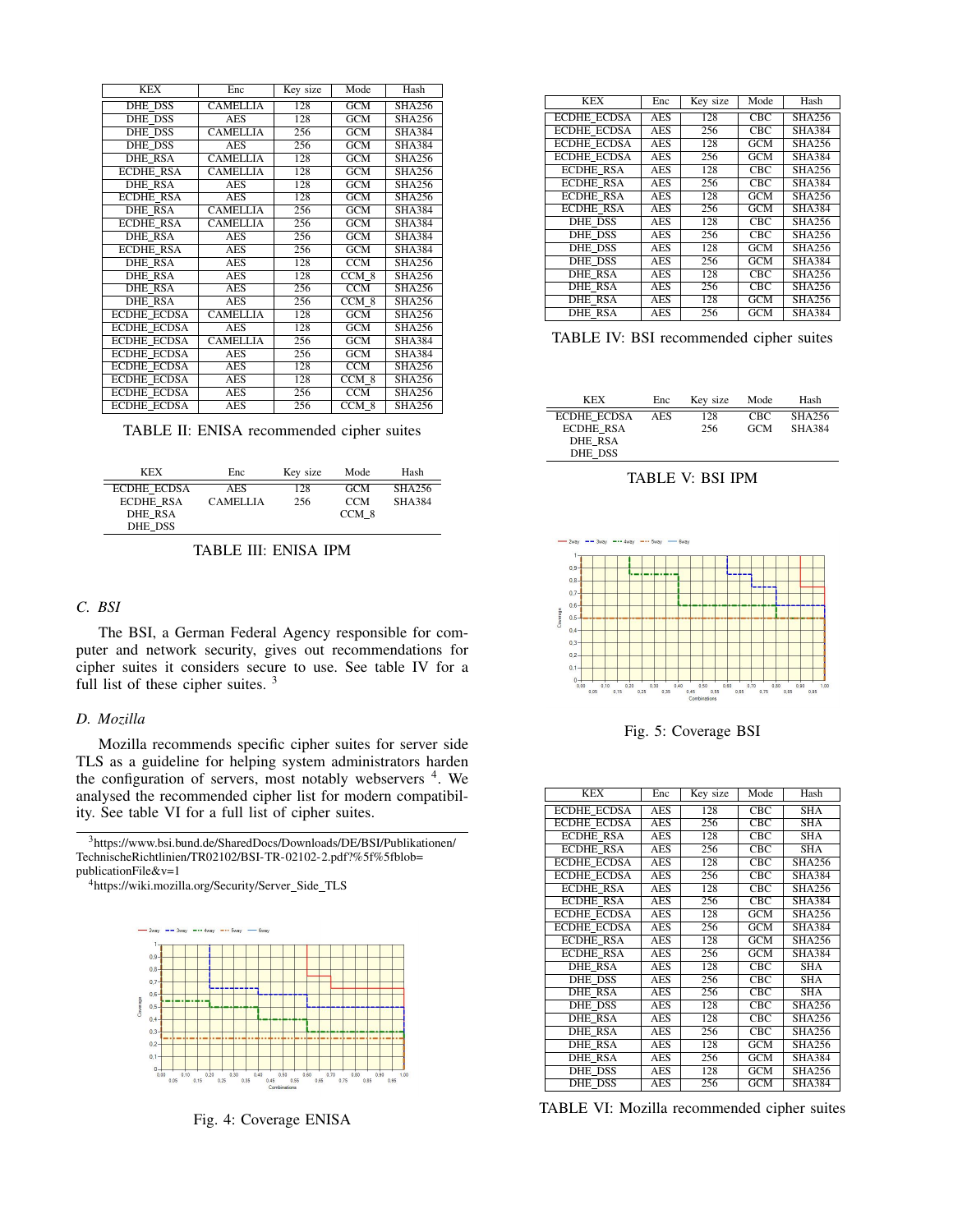| <b>KEX</b>         | Enc        | Kev size | Mode       | Hash          |
|--------------------|------------|----------|------------|---------------|
| <b>ECDHE ECDSA</b> | <b>AES</b> | 128      | CBC.       | <b>SHA</b>    |
| <b>ECDHE RSA</b>   |            | 256      | <b>GCM</b> | SHA256        |
| DHE RSA            |            |          |            | <b>SHA384</b> |
| DHE DSS            |            |          |            |               |

TABLE VII: Mozilla IPM



Fig. 6: Coverage Mozilla

## *E. NSA Suite B*

Suite  $A = \frac{5}{5}$  $NSA$ B is Currently a recommendation only one cipher, by the namely TLS ECDHE ECDSA AES 256 GCM SHA384, is recommended. Before a revision in 2015 AES 128 and SHA256 were also allowed.

## IV. MEASURING TLS CIPHER SUITES

The TLS cipher suites can be viewed as a collection of configuration settings or options, conditioned that an input parameter model is available. A particular implementation is composed from a number of modules or components that together provide desired functionality. For TLS, the components are of the five types of modules described earlier in Section III. Combination coverage is of interest for configurable systems because interactions between multiple components are often the source of bugs and vulnerabilities. The more potential interactions, the greater the possibility for such interoperability problems, and thus the greater need for testing. The significance of t-way combinations of configuration options is dependent on the application. For TLS cipher suites, an example might be the importance of analyzing the existing pairs of encryption and authentication functions. If encryption is provided without authentication, or with inadequately secure

5https://tools.ietf.org/html/rfc6460

| KEX                | Enc | Kev size | Mode       | Hash          |
|--------------------|-----|----------|------------|---------------|
| ECDHE ECDSA        | AES | 128      | <b>GCM</b> | SHA256        |
| <b>ECDHE ECDSA</b> | AES | 256      | <b>GCM</b> | <b>SHA384</b> |

TABLE VIII: NSA recommended cipher suites before 2015 revision

|            | $\Delta VI$<br>7e |    |  |
|------------|-------------------|----|--|
| $S_A$<br>ы |                   | 'M |  |

TABLE IX: NSA recommended cipher suite after 2015 revision

| <b>KEX</b>         | Enc        | Key size | Mode       | Hash          |
|--------------------|------------|----------|------------|---------------|
| <b>ECDHE ECDSA</b> | <b>AES</b> | 128      | <b>GCM</b> | SHA256        |
|                    |            | 256      |            | <b>SHA384</b> |

TABLE X: NSA IPM (before revision)



Fig. 7: Coverage NSA Suite B

authentication, then users will be vulnerable to a man-in-themiddle attack.

If we wish to analyze a cipher suite, one consideration is the extent to which we can measure combinations of its configurable options. If a new or a revised cipher suite is proposed, for example, interoperability errors may be more common where combinations of options have not been used in the previous versions. For instance, if such a cipher suite has a pair of components that is present in the current suite, then it is already in use and interoperability problems are presumably more likely to have been identified through use. If a particular combination of components was not present in the current implementation, then, in the case that a testing procedure can be applied, this is likely to be required to ensure correct operation than if the current suite already has this pair. Furthermore, if an existing configuration uses both components, then previous test sets should have covered this pair. By identifying pairs and higher strength t-way combinations that are not covered in the current test set, we can improve the test sets by covering the previously untested interactions.

Consider Table II for example. The ENISA cipher suite input model has a configuration of  $2^{3}3^{1}4^{1}$ , for 96 possible implementations. Table XII contains 24 rows, so many other implementations are possible using software for each of the parameters in the input model. Table XII shows that 86% of the pairs have been covered in the ENISA specification, so problems that are related to unspecified 2-way interactions are relatively unlikely if a new option is afterwards added to a revised ENISA cipher suite.

The IANA cipher suite list, on the other hand, has an enormous possible configuration space, with an input model of  $5^16^210^128^1$  = 8400 possible implementations. As shown in Table XII, only 45% of the pairs, and only 16% of 3-way combinations are present in the current list. Thus changes or additions are more likely to introduce combinations that have not been used in the existing test sets.

All data can be found in Table XII and is further visualized in Figures 3, 4, 5, 6 and 7 which show the coverage for the IANA, ENISA, BSI, Mozilla and NSA test sets. These figures